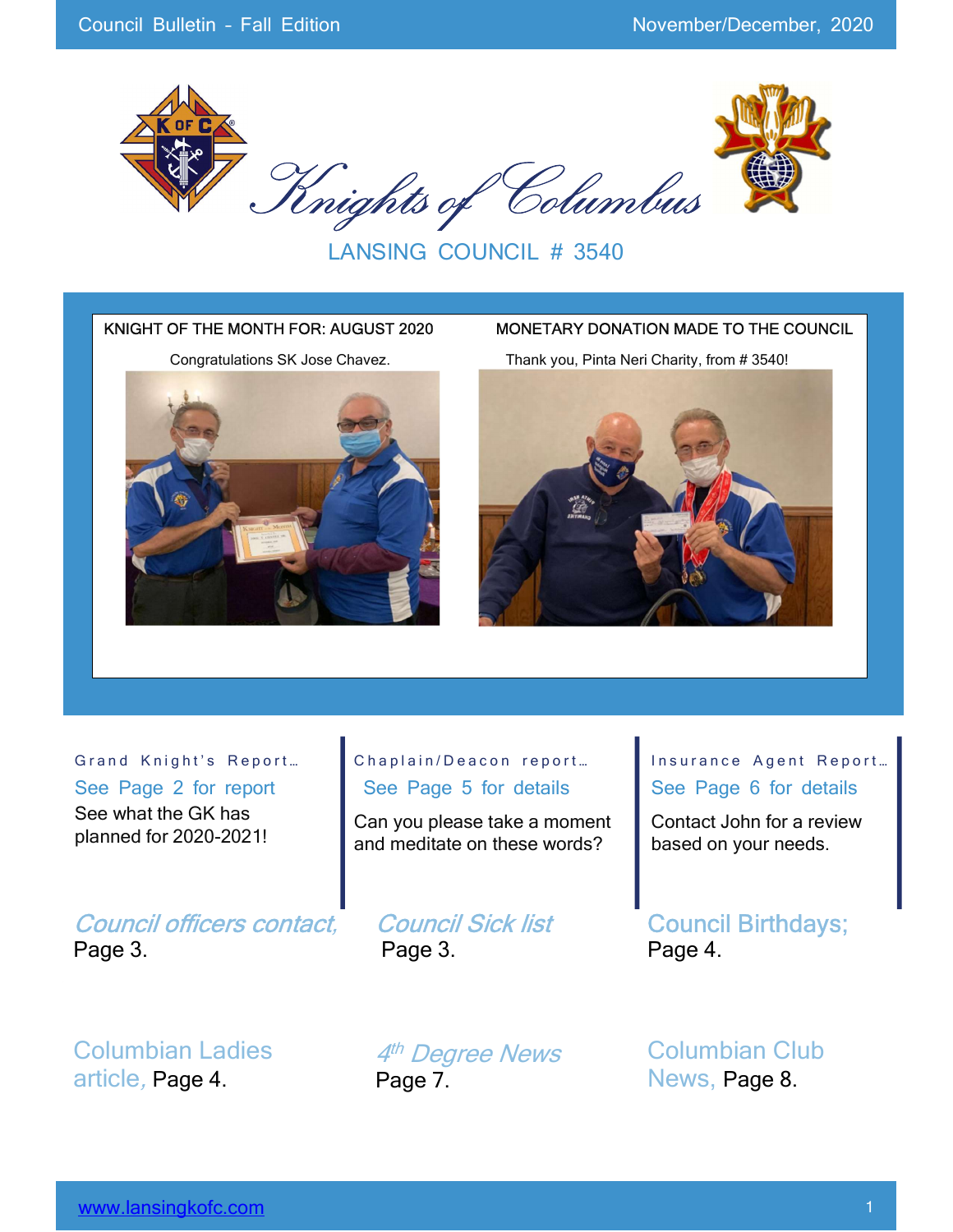# GRAND KNIGHT'S REPORT:

Brother & Sir Knights, as this unbelievable and unprecedented year of 2020 is coming to an end, we can look back and reflect that it surely has been a year of emotional ups and downs. At the outset, we began the 3rd decade of the 21st century with high hopes and great

expectations. Our Country, the Economy and our Council were all headed towards a banner year.

Then, around mid-March, our way of life, as we know it, would be changed forever more. Two words would become household names: PANDEMIC and COVID-19. There has been ONLY 9 pandemics since the year of 1700, roughly 3 per century, the last being 52 years ago! With the advancement of modern medicine, the longevity and seriousness of pandemics have been greatly reduced. But this current pandemic has left an unfathomable impact on everyone. This is a virus that hit our shores from outside our country, through no fault of any of us. Millions of people's lives have been destroyed or changed in one way or another, forever! Many lives have been lost, numerous businesses have been decimated, never to come back. Millions have lost their jobs, as well.

But we are a Christian state and our country, with its people, will come back stronger and even smarter, than ever! I truly believe that the Power of Prayer is more POWERFUL than any adversity that we may encounter. In a matter of a few days, our citizens of this great nation, will elect a new President, to lead us into a very uncertain period of time. I believe our future will be BRIGHT, but he will need all our support and prayers. No matter what candidate that you prefer or what political party that you are affiliated with, PLEASE exercise your God-given Right to Vote. This will be the most consequential Election of our lives.

On Saturday, October 31, the beautification of our founder Michael J. McGivney, will take place at the Cathedral of St. Joseph in Hartford, Connecticut. This will be Step #4 towards canonization of Fr. McGivney. Please keep Father in your prayers.

Due to COVID-19 our annual TURKEY SHOOT will be conducted at our November General Meeting, re-scheduled for Tuesday, November 17<sup>th</sup>. Wishing all my fellow Brother Knights of Lansing Council #3540, a very Happy Thanksgiving, for which we have much to be thankful for. Also, a very Holy and Blessed Christmas Season! KEEP CHRIST IN CHRISTMAS!

Looking forward to a very ROBUST coming year for all of us, our families, our Hall, and our Council. There are many great things that are planned for our council in 2021. Why not be part of the excitement? Step up and join us in help making Lansing Council #3540, stronger than ever! VIVAT JESUS!

Michael Kabala, Grand Knight.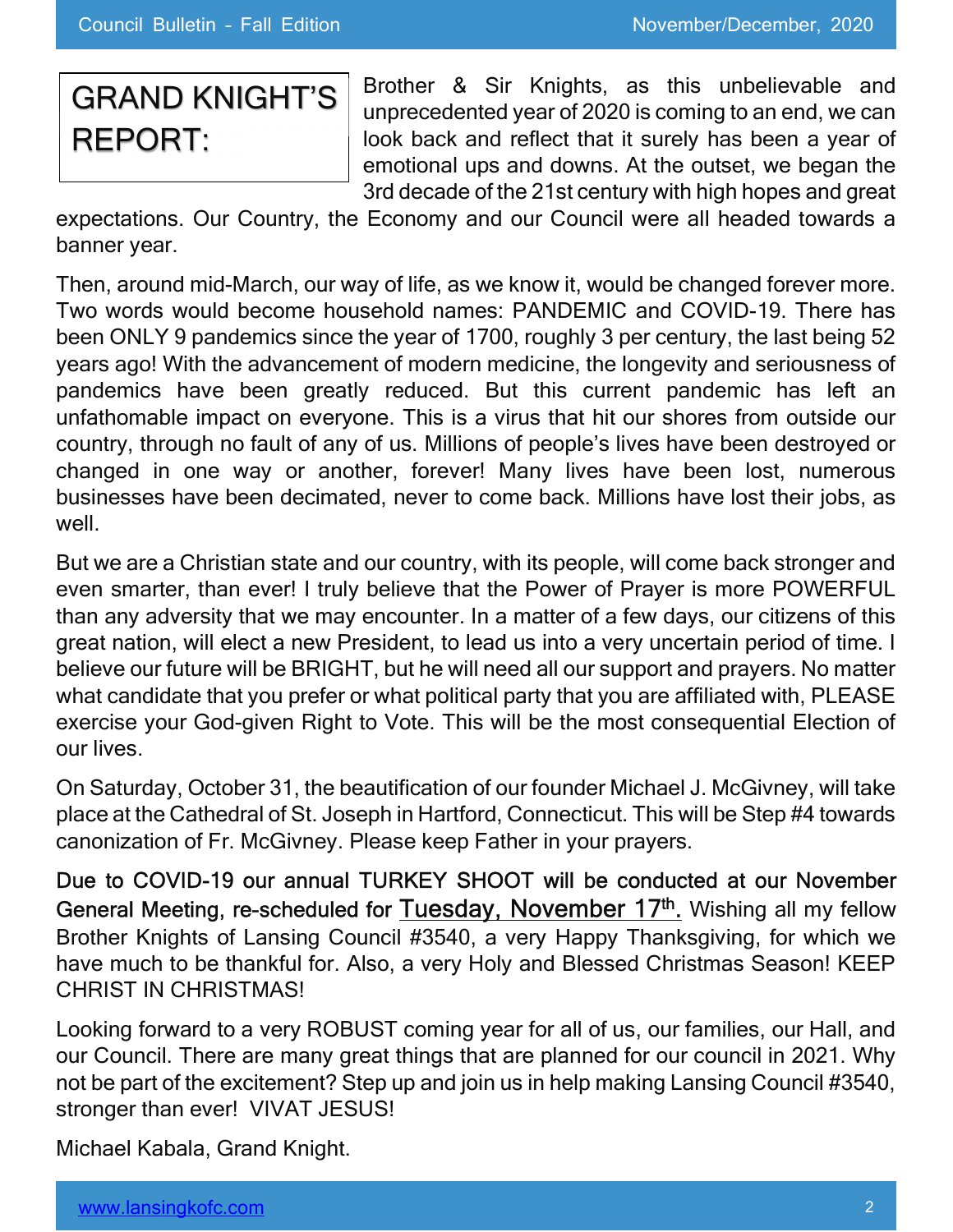### ARE YOU UP TO DATE WITH YOUR DUES?

PGK Peter Marx, Financial Secretary

Council dues will be mailed out at the end of this year. Please pay them as soon as possible. This funding helps us run many of our council events. If you do not have a checking account, the council has set up a PayPal account, it is titled "Lansing Council #3540". If you have a change of address, phone number or a new email address please let our Financial Secretary know. We can mail or email our newsletter to you. So, keep us updated on how you would like to receive our mail for information on upcoming events.

If you wish to make monthly payments on your Dues this new system allows for this, but you will not receive your travel card until your Dues are paid in full.

#### NOTICE TO ALL MEMBERS

The Newsletter is no longer being sent by Bulk Mail. With First Class mail, the Post Office is not forwarding mail, and your Newsletter is being sent back to the Council. So, if you are planning to move or being temporarily away for a period of time, please let the Financial Secretary know. Therefore, you will be receiving your Newsletter without interruption and saving the Council the postage.

#### Council Sick **Pray for those IN NEED!**

Please, keep all our members and ladies in your prayers as we must intercede in prayer for them; PGK Robert Blake, Ron & Joan Fisher, BK William Benne, Vice Supreme Master Paul D. Isherwood, BK William Skarwecki, SK Gene & Rita Sanchez, PGK Rich Czarnecki, GK Mike Kabala, Genevieve Haney, DGK Roger S. Tyderek, Jr., PGK Ken Cuprisin and Martha Pope, and the Catholic Parishes of St. Ann and St. James going through the Renew my Church discussions.

If there is someone you want to add to our Council Sick List, contact PGK Joseph Matlon at 219-365- 8353.

# IMPORTANT CONTACTS:

| <b>GRAND KNIGHT</b>              | <b>DEPUTY GRAND KNIGHT</b>          | <b>FINANCIAL SECRETARY</b>     |
|----------------------------------|-------------------------------------|--------------------------------|
| Michael Kabala (708) 525-7987    | Roger Tyderek, Jr. (708) 474-7604   | PGK Peter Marx (219)-688-4241  |
| <b>SICK/CONDOLENCE</b>           | <b>NEWSLETTER EDITOR</b>            | <b>CHAPLAIN</b>                |
| PGK Joseph Matlon (219) 365-8353 | PGK Matthew Martinez (708) 870-8468 | Fr. Mark Kalema (708) 828-2523 |
| <b>KACEY'S BANQUET HALL</b>      | <b>INSURANCE AGENT</b>              | <b>MEMBERSHIP/RECORDER</b>     |

Office (708) 895-7720 John Blazevich....... (708)-646-6705 Dominic Podsiadlik … (219)-448-1069

We meet the First Tuesday of each month, 8:00PM in the lakeside hall at: Kacey's Banquet Hall -17800 Lorenz Ave, Lansing, IL 60438. Please bring your travel card & silence your phone!

| www.lansingkofc.com |  |
|---------------------|--|
|                     |  |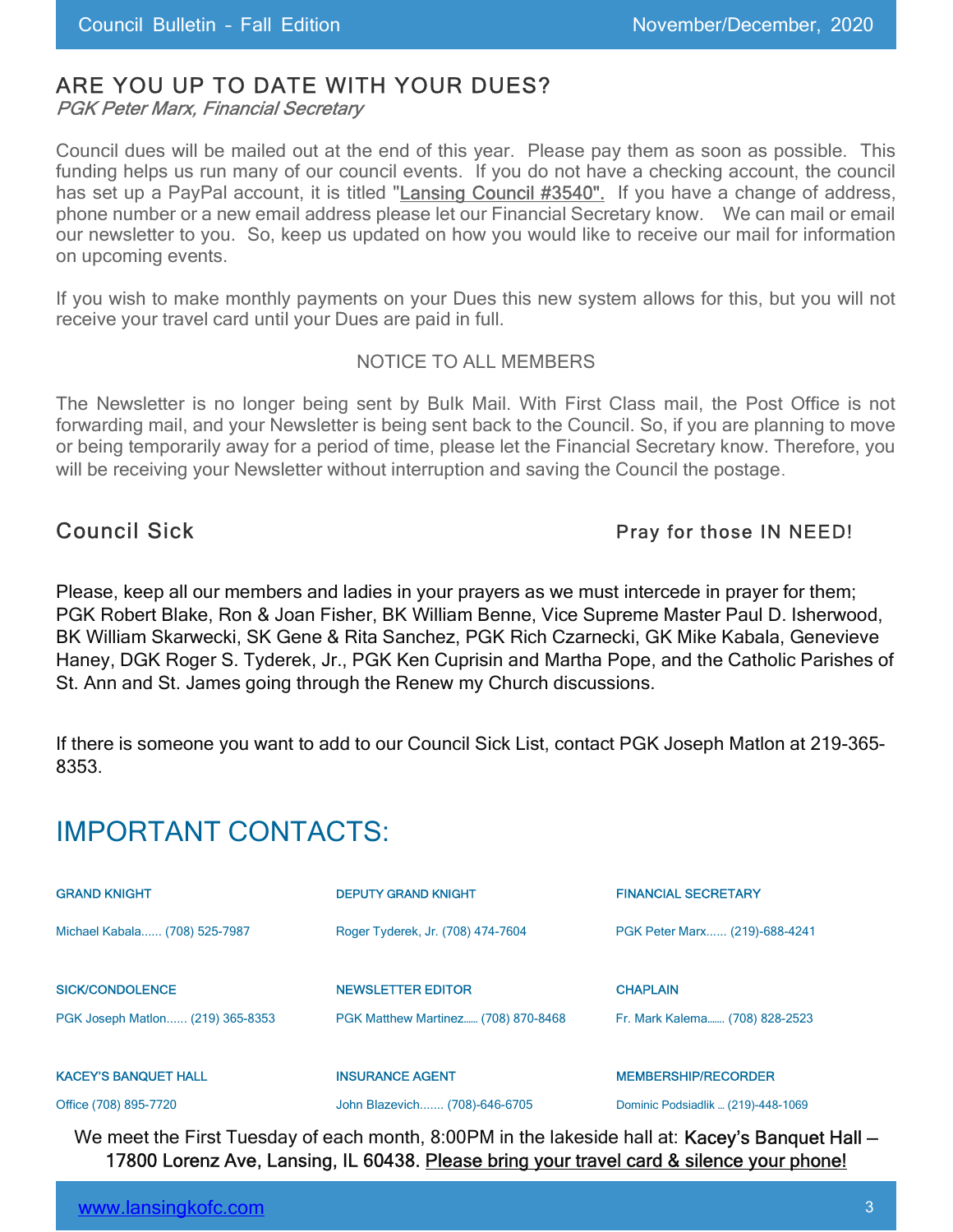#### Birthdays **Have a Great Year!** All the Birthdays **Have a Great Year!**

KNIGHTS IN NOVEMBER - Robert A Horn 1st, John E Sandrick 5th, George L Mc Namara Jr 6th, Timothy J Caballero 8th, Leo V Hennessy Jr 8th, Jerome E Wayman 10th, Paul A Stender 12th, Roger P Hunz 14th, Gregory L Morris 17th, Manuel A Gonzalez 20th, Bryan R Gruszka 20th, John R Staib Sr 21st,

KNIGHTS IN DECEMBER - Jose T Chavez Sr 2nd, William Skarwecki Jr 2nd, Joseph S Blake 4th, Michael E Collins "70" 5th, Aloysius C Okonkwo 6th, Robert R Hilsen 8th, James J Suszynski 10th, Barry S Kekelik 11th, Robert L Lauer 12th, Bernard A Wrzesinski 12th, John R Kelly 14th, Robert T Borst 16th, Gerald M Sebahar 17th, Mark Noel Paramo 21st, Thomas J Sitkowski Sr 21st, Edward M Stone 23rd, Richard J Haney 30th, Jonathan B Siatta 30th, Robert G Mueller 31st .

When out celebrating another year, join us at Kacey's Restaurant one week before or after your Birthday, you will receive your age percentage off your dinner. For Example: if you are 50 years old you will get 50% off on your dinner. It is only good for the person having their Birthday.

#### COLUMBIAN LADIES REPORT

MEETING THE NEEDS OF THE CHURCH IN THE COMMUNITY!



Due to the Pandemic restrictions, the Columbian Ladies have not been able to meet. Our next tentative meeting will be on Monday, November 23rd at 6:30 pm via Zoom videoconference. We will not meet in December 2020 and January 2021. Previous Columbian Ladies will be contacted by email or phone on how to connect for this meeting.

If you wish to join the Columbian Ladies, you can attend one of our monthly meetings held on the fourth Monday of the month, September through November, and March through June. Dues are \$10 per year. Membership is open to any Catholic or Christian female who is 18 years old or older. For more information, contact us at columbianladies 3540@gmail.com.

#### 15th ANNUAL HOLIDAY CHEER

CAN YOU ASSIST HELPING THOSE MOST IN NEED?

Once again, we will be asking for a donation of one dollar a month from our members. All of the money we receive for this program will be given out to support communities and local food pantries. This is probably the 15th year we have run this program and last year we received just over \$1,300. A letter for this program will be mailed out with your council dues notification. Thank you, for your support. Chairperson - Pete Marx.

### A SCRIBE'S NOTE

SEE DETAILS BELOW!

Brother Knights, a new scribe is needed for the 2021-2022 Fraternal year. If you are interested and have asked yourself, what is a scribe? Please feel free to contact me so I can help you and the council to find my replacement. Thank you. Matthew Martinez, PGK, Scribe.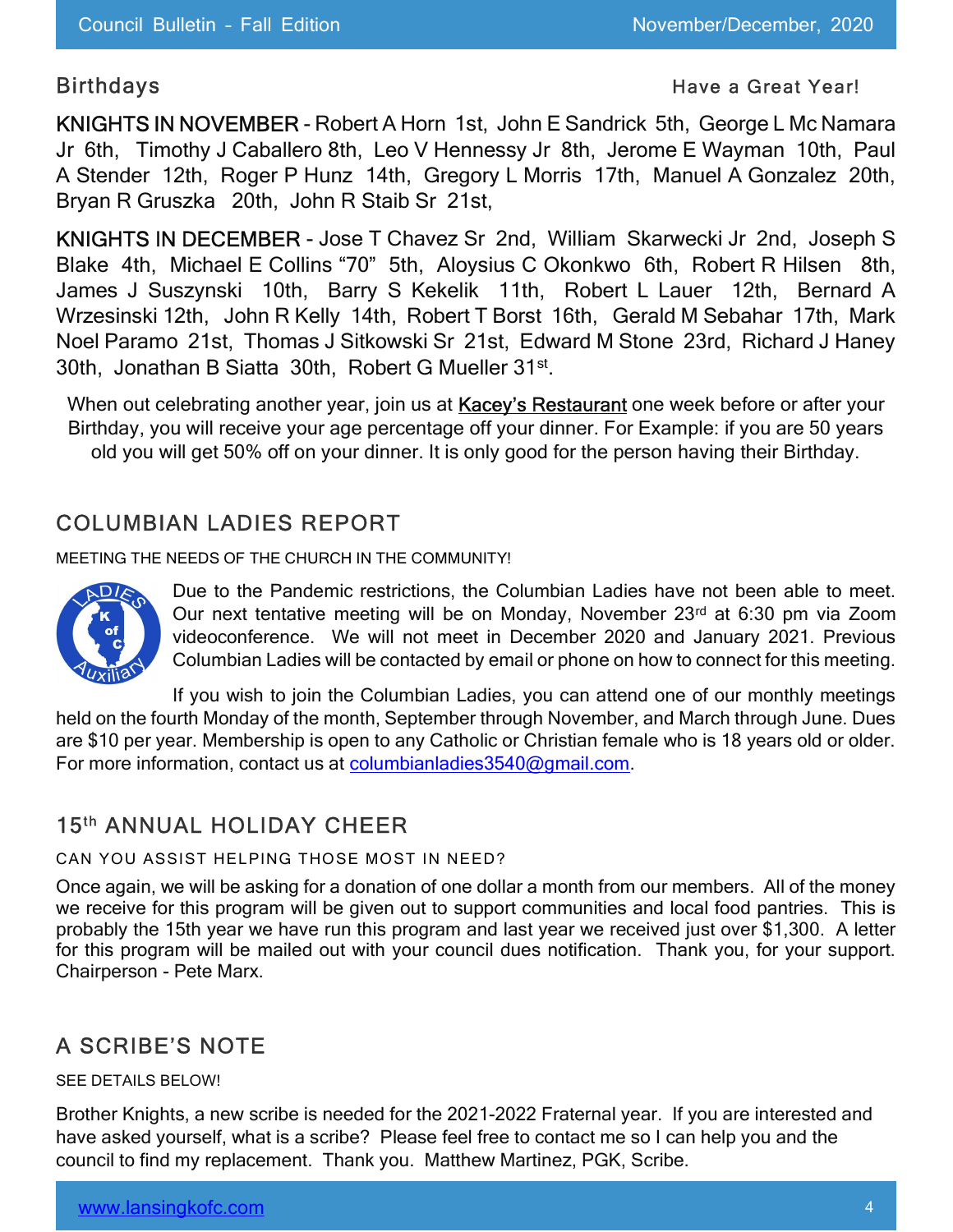#### CHAPLAIN/DEACON REPORT

THE SEASON OF "WE DON'T KNOW"

At the end of November, we will begin the Christmas Season with its introductory period Advent. This period is a time for preparation for Christmas, the first coming of Christ. In the past, we all have had our own routine ways of preparing for and celebrating Christmas. Some of these routines, which might be called 'traditions', are in regard to our religious observances and some in regard to our civil observances. But will we be able to follow these 'traditions' this year? What will our celebrations be like? Will we have the same family get-togethers? What about shopping and gift-giving? Will there be church services as in the past? If so, what will they be like? To all these questions we can answer, "We don't know."

#### "This is the time when all creation will stand in awe and wonder at the presence of Christ in his glory."

The period of Advent is also a reminder of our preparation for the second coming of Christ. This is the time when all creation will stand in awe and wonder at the presence of Christ in his glory. But what do we know about this event? When will it happen – in our lifetimes or centuries from now? How will it happen – instantaneously or over a period of earthly time? What will happen to us? How will we be changed from human to eternal form? What will the 'New Jerusalem' mentioned in Revelation really be like? Again, to all these questions we can answer, "We don't know."

What, then, do we know? There will be a judgment. As written in the Synoptic Gospels, all of us will be judged by what we did for others. Even though we do not know how shopping and gift-giving will be done, we are called upon to give gifts to those who are needy. We are called upon to give companionship to those who are lonely, however that may be. We are called upon to give hope to those who despair, especially in these troubled times. We are called upon to give love to those who are near to us, family, friends, associates, and many others. How we will do these things is up to us and our own imaginations.

If we were to be asked how we will celebrate this upcoming Advent and Christmas season, we could answer that it is "The season of 'we don't know'" If we were to be asked what we will do, we should answer, "We know." and "We will do it!"

#### Deacon Jim Detloff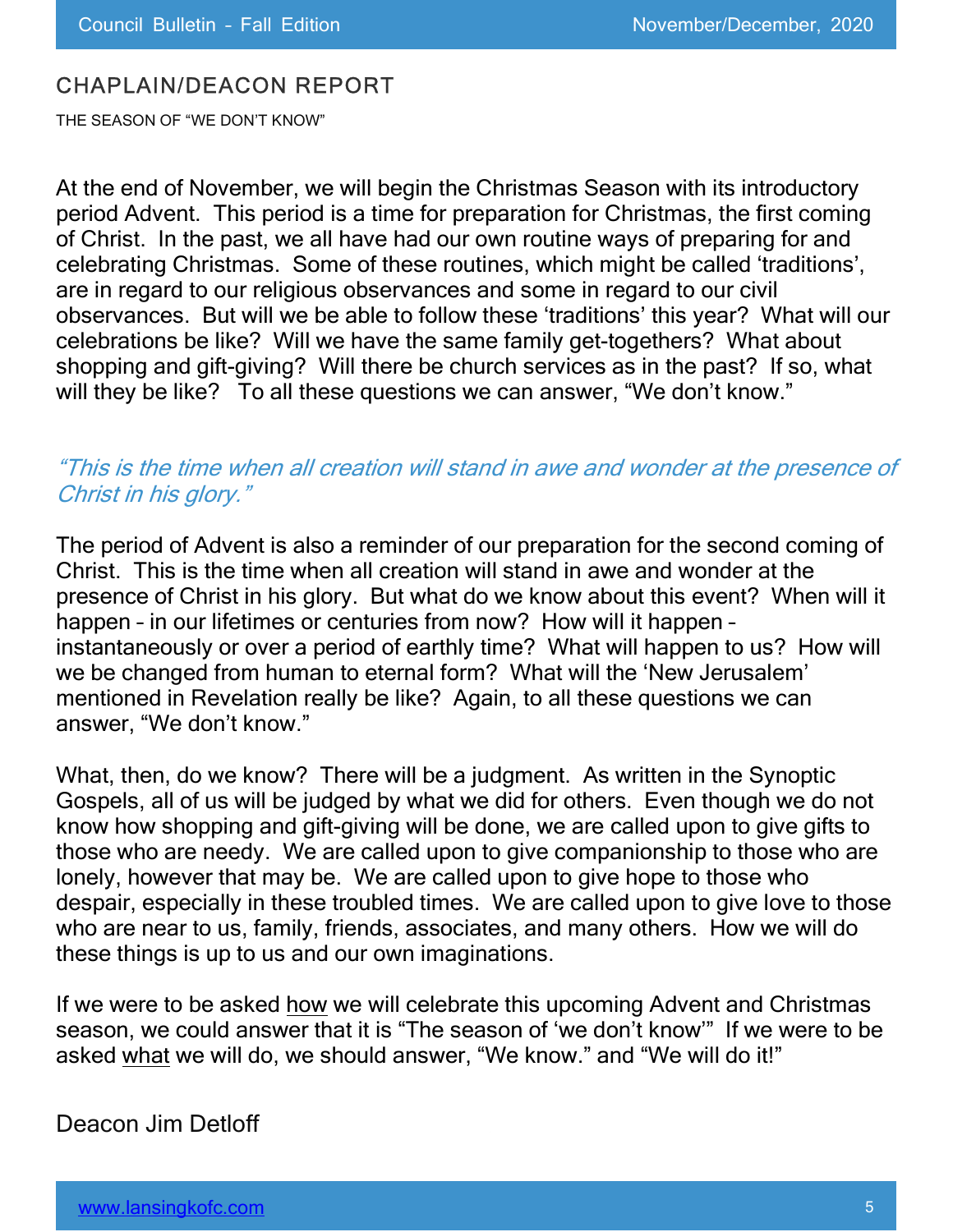#### A MESSAGE FROM OUR FIELD AGENT

HAVE YOU CHECKED YOUR BENEFITS, LATELY?

Soon you'll be receiving your 2020 Fraternal Survey. Separate and distinct from the council fraternal survey, this survey is designed to help members update the Supreme Council on their information and circumstances, so that the Supreme Council can - in turn - advise them of the member benefits available to them that they may not be taking advantage of.

And just what are those benefits?

Of course, you, your spouses and your dependent children have the exclusive opportunity to protect your financial future through the Knights of Columbus. The Knights of Columbus can ensure your life, protect your family, safeguard your paycheck, help provide for your long-term care, and help you retire happily and comfortably. You know that part well. But that's not all. The Knights of Columbus also provides a complimentary financial benefit to members, like our accidental death coverage.

### "We're brothers! And, as such, my primary focus is not to make a sale or close a deal, it's to help you determine what protection you and your family may need."

One of the benefits of membership that I think is most important and most underrated is the simple benefit of having a relationship with a brother Knight field agent. Unlike my commercial counterparts, I share a common bond with you. We're brothers! And, as such, my primary focus is not to make a sale or close a deal, it's to help you determine what protection you and your family may need. My job is to help you identify solutions that work best for you, period.

So as a Knight, you can meet with me as often as you'd like. I can use some of our cutting-edge software and tools as well as my own experience, to start exploring your financial situation, or your retirement, and present potential solutions for you and your family to consider. I can help you customize a plan for protection that is specific to your circumstances and your budget. But I can't help you with what I don't know.



So as things get somewhat back to normal, and we all start to ramp up again in the fall, I encourage you to keep an eye on your mailbox for the Fraternal Survey, fill it out, let me know what's new, and I'll be in touch to schedule a follow up conversation - virtual or otherwise - so we can talk about potential next steps. I look forward to connecting soon. Vivat Jesus!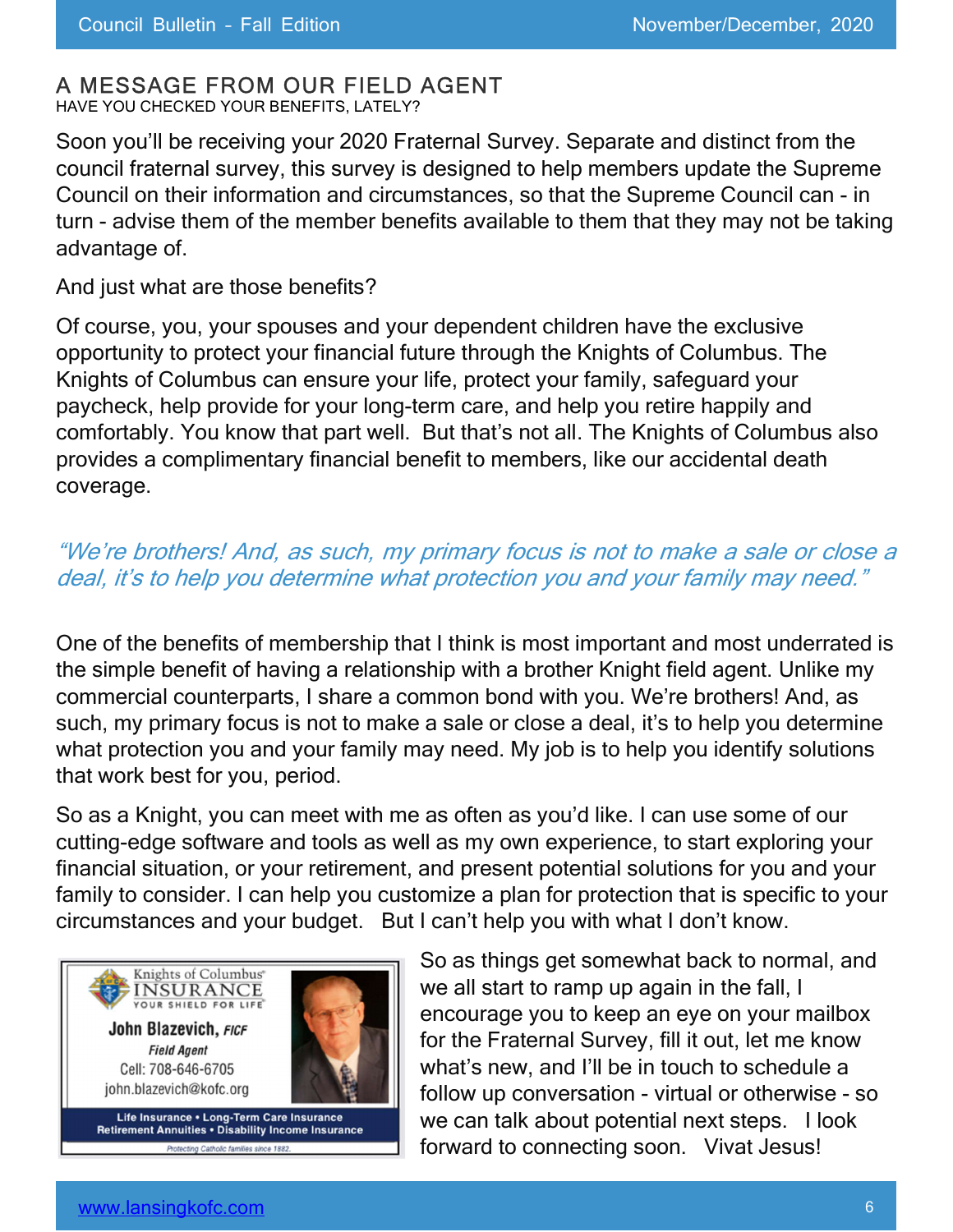# SPELLING BEE CONTEST

WOULD YOU BE WILLING TO HELP/AND OR ADVERTISE THIS EVENT?

Our council will host a Spelling Bee Contest. This will be tentatively scheduled for January 30th, 2021. Per the current Covid-19 pandemic, we will be requesting that everyone wear a mask while in the hall. We will also check everyone's temperature before entering the Lakeside room for the contest. We will setup the seating that everyone will be at a safe distant location from another person. This Spelling Bee contest will be for students from the 5th through the 8th grade. The contest will be held in our council hall. With registration starting at 10:00am and the contest starting at 10:30am sharp. This contest is free and is open to the public. The first, second and third place winners will receive a trophy and be eligible for our Regional Spelling Bee in March. If you have any questions, please feel free to contact the Chairperson for this event. Pete Marx, cell is 219-688-4241. Thank you.

# ANNUAL VOCATIONS RAFFLE

PLEASE HELP THE COUNCIL SUPPORT BOTH OF OUR SEMINARIANS!

Brother Knights, this is your Final Call for our Vacations Raffle. All proceeds from the Raffle will be used to



help support our seminarians and Priests. They need our help, so please sell or buy a raffle book and return the STUBS WITH THE COVER INTACT as soon as possible to Ron Fisher at 3538 193rd Street, Lansing, IL 60438 – or use the return envelope provided in the mailing.

In addition to the many Seminarians we have supported in the past, many are serving in the Priesthood, we can be proud of our past efforts, but we must continue to Support out Vocations Raffle for future Seminarians and Priests. For every book we buy and sell our Council receives a total of \$9.00 to support our local efforts. In addition, the State receives \$6.00 to support the greater worldwide cause, totaling \$15.00 of support.

Remember, if it were not for a former Seminarian Father Michael

J. McGivney, we the Knights of Columbus would not be the organization that we are today. For more information or additional books, please contact Ron Fisher, your vocations Chairperson at (708) 895-5579. Vivat Jesus! Ron Fisher.

# FOURTH DEGREE MEMBERS

INTERESTED IN THE NEW UNIFORM?

Are your Stritch Assembly dues current? Do you want to participate in step outs with the color guard? Our council received a donation which is to be used to purchase the new uniforms. If you have been wanting to get the new uniform, but funds are a little bit short, the council can help. We will be offering a stipend to help with the cost of purchasing a

new uniform, depending on how many Sir Knights need the help, will determine the amount given. So, we will need to know how many of you Sir Knights are interested in this stipend. Remember this is for purchasing a new uniform only. In order to keep this fund going for future Sir Knights, if financially possible, we would like to have the stipend paid back over time.

If you are interested, please contact PGK Bob Layne at robertlayne19@yahoo.com or let me know at a council meeting. The deadline to notify me will be December 28, 2020.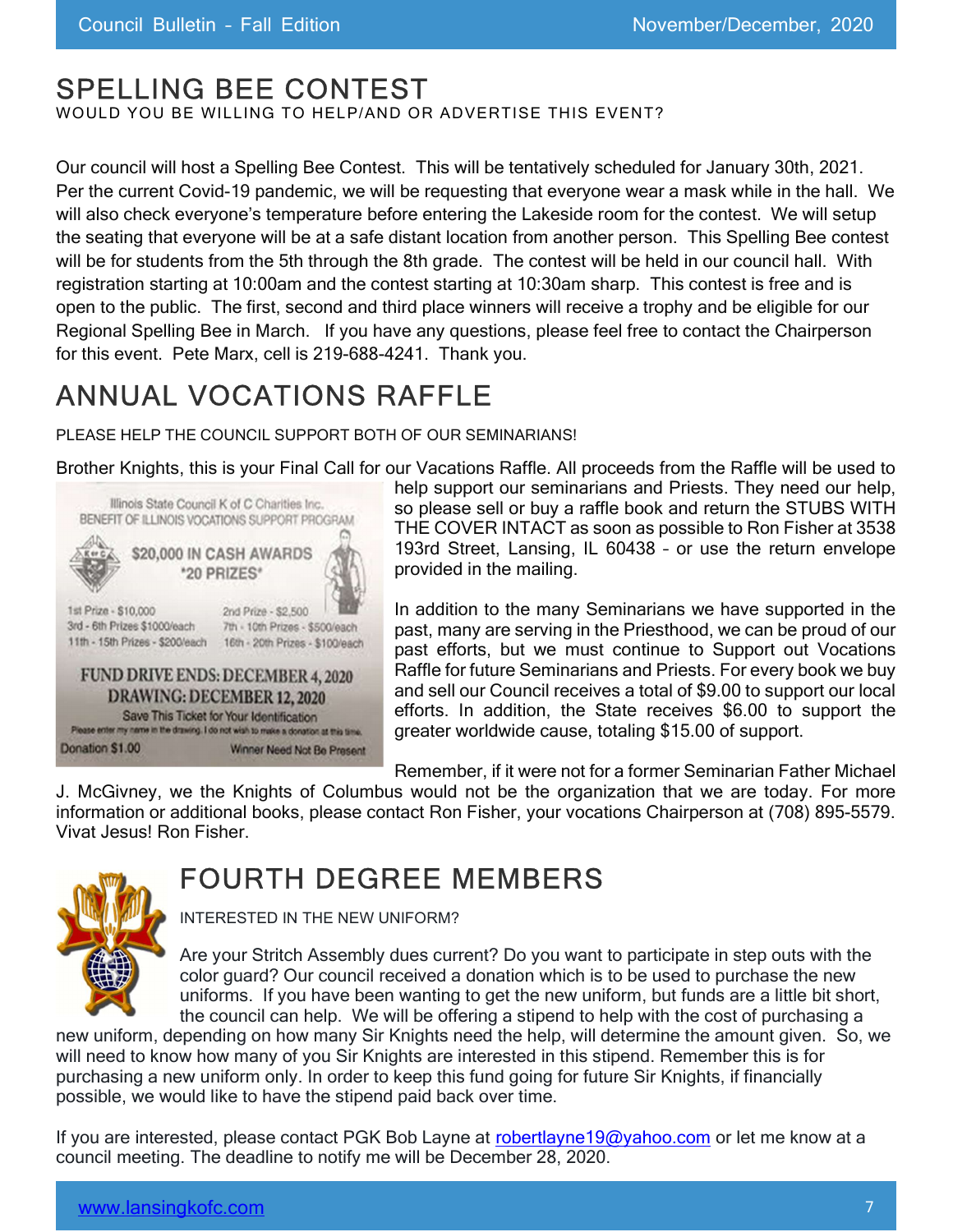## BREAKFAST WITH SANTA

OPEN TO COUNCIL MEMBERS AND THEIR FAMILIES, SEE DETAILS BELOW



Save the date for Saturday, December  $12<sup>th</sup>$ , tentative serve time is 10:00 a.m., Due to COVID-19 restrictions, space is limited (50 persons). All reservations must be made to Co-Chairperson/DGK Roger Tyderek, by November 24<sup>th</sup>, no exceptions. In order to RSVP your place for Breakfast with Santa, the council must have all attending children's names and ages, names of all adults attending and a phone number to

be reached at. To RSVP., please contact Roger at 708.474.7604. If our RSVP exceeds 50 persons, an additional Breakfast time might be added from 12:00 p.m. – 1:00 p.m.

# BASKETBALL FREE-THROW CONTEST

WOULD YOU BE WILLING TO HELP/AND OR CO-CHAIR THIS EVENT?

The council has tentatively picked January 29, 2021 to conduct our annual Free-Throw contest. This contest for Girls and Boys from the 5th grade to 8th grade is open to the public at no cost.

Location, time, and further details will be provided as soon as they are available. The Council is also looking for either a Chairperson or Co-Chairperson to run this event. Please visit our council website for the latest information for this event.

## OUR VETERANS NEED YOUR HELP!

WOULD YOU BE WILLING TO HELP THOSE THAT SERVED OUR COUNTRY?

The Manteno Veterans' Home opened in 1986, located east of the city of Manteno in Kankakee County.

The home is located on a 122-acre campus and comprised of five major nursing care units and two ancillary service and support buildings. They provide care for up to 294 Skilled Care and Special Needs Veterans.

These members of the home need donations of Regular Soda (Pepsi products, Coke Products and Root Beer) as well as Individual bags of Chips, such as Lays. If there any questions, contact Michelle Shear at the Veterans home at: 815-468-6581, extension 259.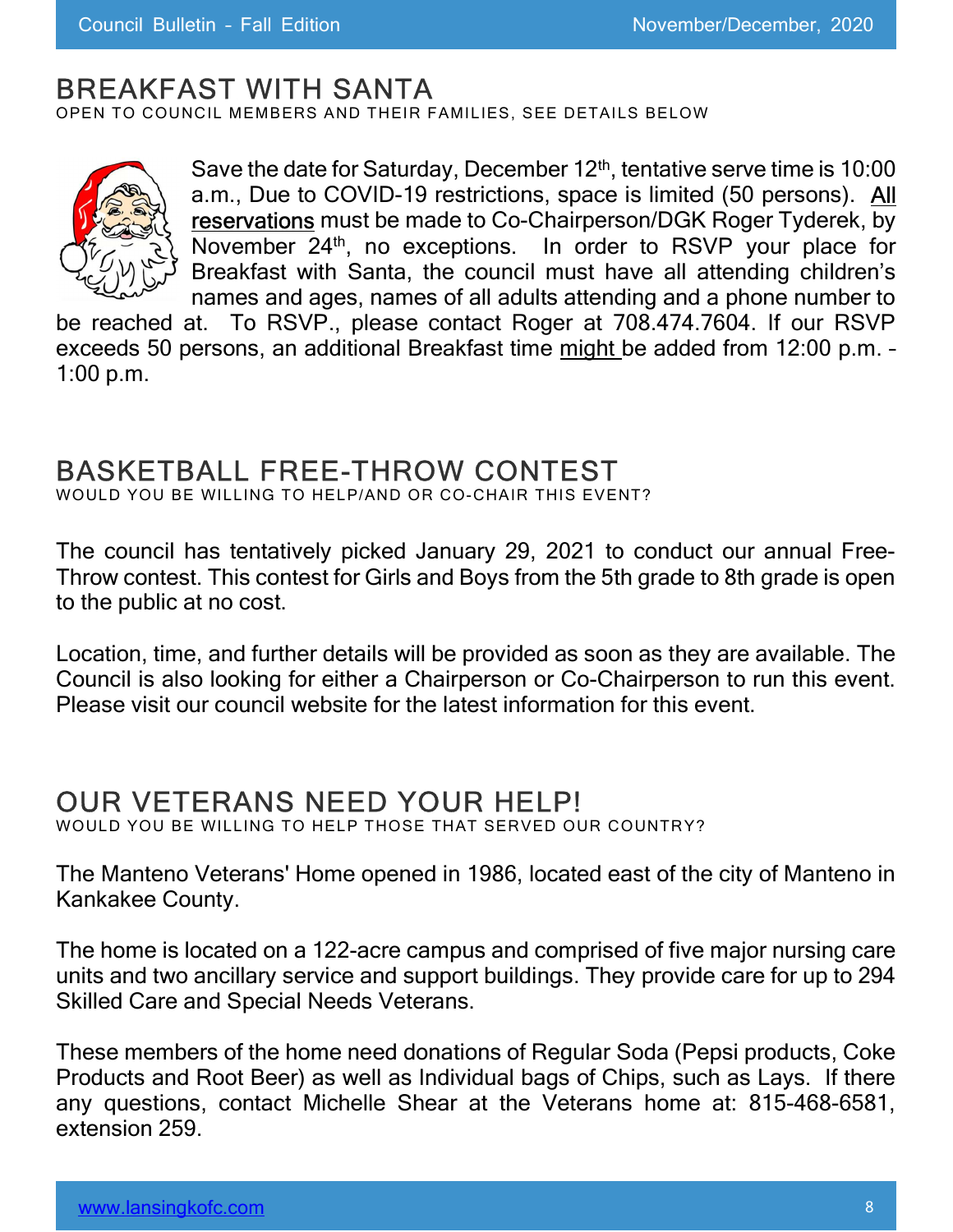# TOOTSIE ROLL DRIVE

RECAP OF OUR EFFORTS FROM SEPTEMBER



The 2020 Tootsie Roll Drive (I.D. Drive) is finally in the books. Even with the pandemic this year and ONE THIRD of our volunteers not available from last year, Lansing Council #3540 still managed to have our BEST Drive in recent memory! The total collected this year was \$9,323.82!

My DEEPEST appreciation and gratitude to all those who volunteered this year and especially those who worked multiple shifts and the street intersections, as well. A huge

contributing factor to this year's success was the extreme generosity of the local businesses who donated TWICE as much money, collectively, as they did last year!

Again, from the bottom of my heart, THANK YOU for all your hard work and support of the Intellectual and Developmental Disabilities Programs who help these Special Children of God. There are still tootsie rolls available to purchase which cost only \$7.00 for a sleeve of 50. See me! Vivat Jesus! Michael Kabala Grand Knight – Chairman

# POPE FRANCIS AND CIVIL UNIONS

WHAT DO YOU THINK OF THESE COMMENTS?

Pope Francis appeared to have endorsed civil unions for same-sex couples for the first time as pope. His holiness was quoted to have said, "Homosexual people have the right to be in a family. They are children of God and have a right to a family. Nobody should be thrown out or be made miserable over it. What we have to have is a civil union law-that way they are legally covered. I supported that."

The documentary, "Francesco," made global headlines because of the pope's apparent call for civil union legislation. However, as the pope has often said, this does not mean that he believes that samesex couples should be allowed to marry. On a number of occasions, Francis has warned against threats to the institution of marriage and described marriage as "between a man and a woman."

It was subsequently revealed that several sentences spoken by the pope in the documentary were spliced together, out of context, from the 2019 interview, and journalists have since then asked questions about the precise nature of the pope's remarks on civil unions.

The Catechism of the Catholic Church teaches that those who identify as LGBT "must be accepted with respect, compassion, and sensitivity. Every sign of unjust discrimination in their regard should be avoided. These persons are called to fulfill God's will in their lives and, if they are Christians, to unite to the sacrifice of the Lord's Cross the difficulties they may encounter from their condition."

# A TRIBUTE SPECTACULAR ON AN AUTUMN KNIGHT

#### A RECAP ON THIS PAST EVENT

Due to circumstances beyond our control we have made the decision to cancel this event. All tickets will be refunded. Thank you for your support and we will continue to keep you updated with future events.